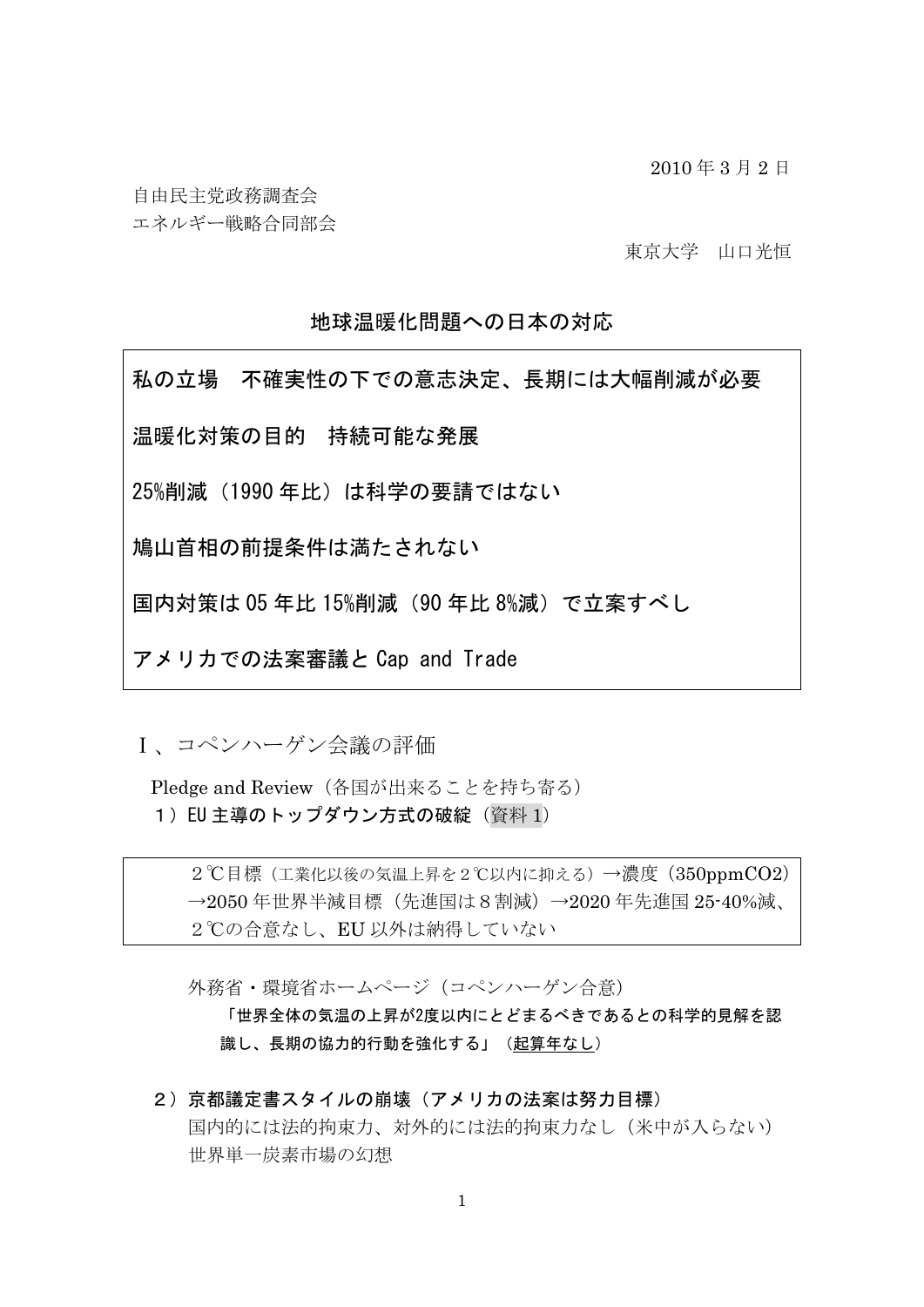## Ⅱ、温暖化対策検討に際する視点 持続可能な発展

大規模不可逆な損害(キャタロス)は何としても避ける(資料2) 他の重要問題との資源配分のバランス

 世界:MDGs(貧困、飢餓、病気など)、日本:年金、医療、介護など 日本経済の状況 (特に財政赤字) 経済成長なくして温暖化対策なし マクロフレームと産業政策(日本の生業)国環研の 70%削減論

### Ⅲ、日本の中期目標

- 1)欧州で評価されていた麻生首相の目標 2020 年の温室効果ガス排出量 2005 年比 15%減
- 2) 鳩山首相の前提条件は満たされない

主要国すべて参加の意欲的目標

主要国すべて参加で公平且つ実効性ある枠組み

意欲的目標とは(2℃目標)

先進国 25-40%削減(2020/1990)

鳩山首相の衆議院予算委員会での答弁(資料3)+国連演説

公平な枠組みとは

各種指標、各国は国益を踏まえた主張(資料4)

3)25%削減は科学の要請ではない (資料5、6、7) IPCC は何の要請も行っていない

# Ⅳ、前提条件が満たされない場合の目標

 $1)$  EU

単独で 90 年比 20%、もし国際条約が十分意欲的であれば 30%

2)オーストラリア(基準年 2000 年)

#### 5%減:単独

- 15%減:国際合意があり、先進国が豪州と同様の目標、主要途上国が大幅 排出抑制を行う場合
- 25%減:450ppmCO2e 以下で安定する「意欲的」目標で合意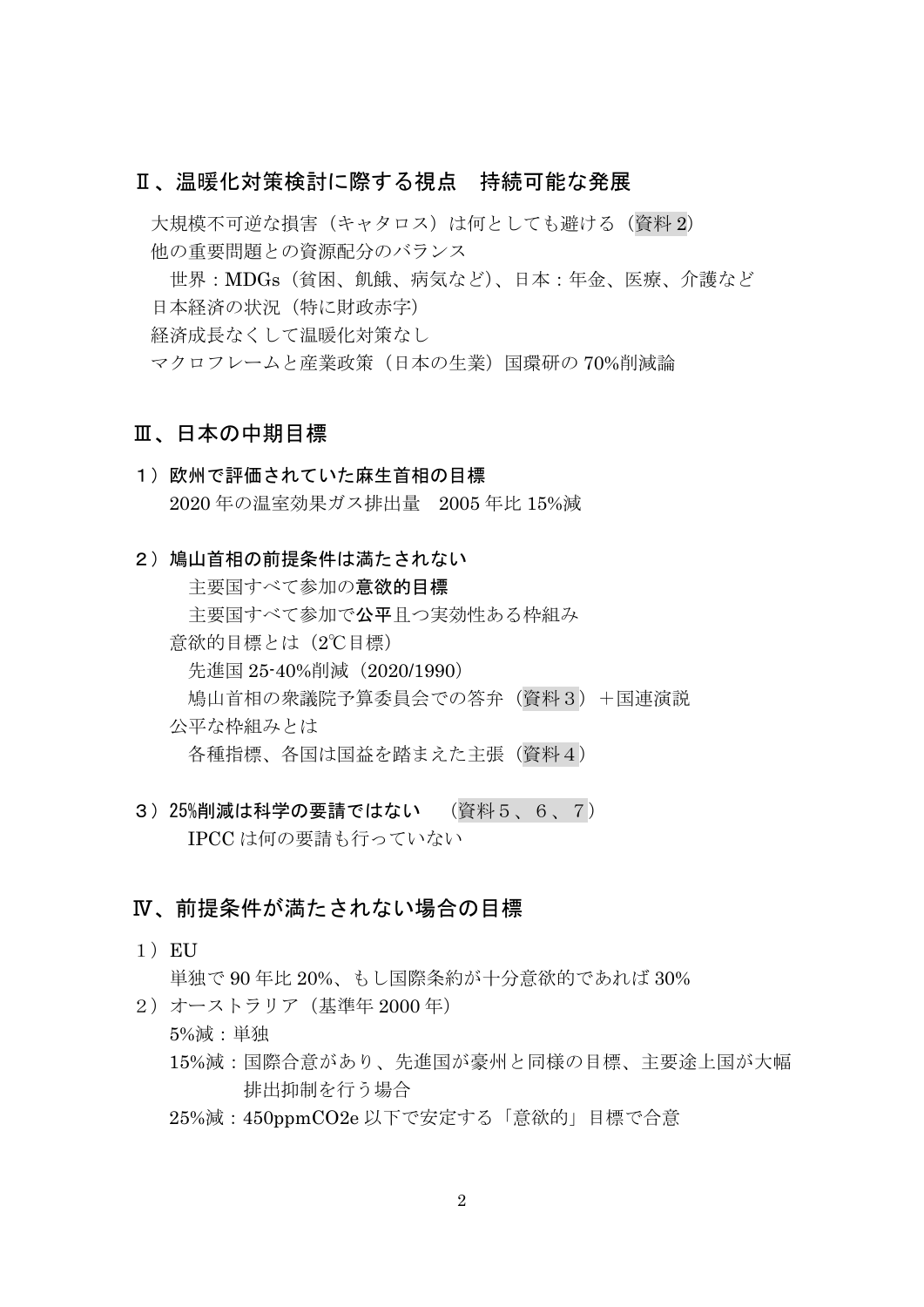3)日本の国内対策立案の際の目標 25%削減で目標を作成する愚 2005 年比 15%減(09 年比 8%減) 国際的には non-binding

### カナダと日本の相違

 2007 年 4 月カナダの離脱声明 日本は出来なければ腹切り (2007年中越沖地震と東京電力)

# Ⅴ、専門家を交えた公開での議論の必要性

 真水の削減目標割合、部門別或いは部門横断的対策措置 タスクフォースでの議論(公開) 環境省 中長期ロードマップ調査 全体検討会 プロセス(非公開)と人選(資料 8)

### (資料 1)EU 主導体制の終焉

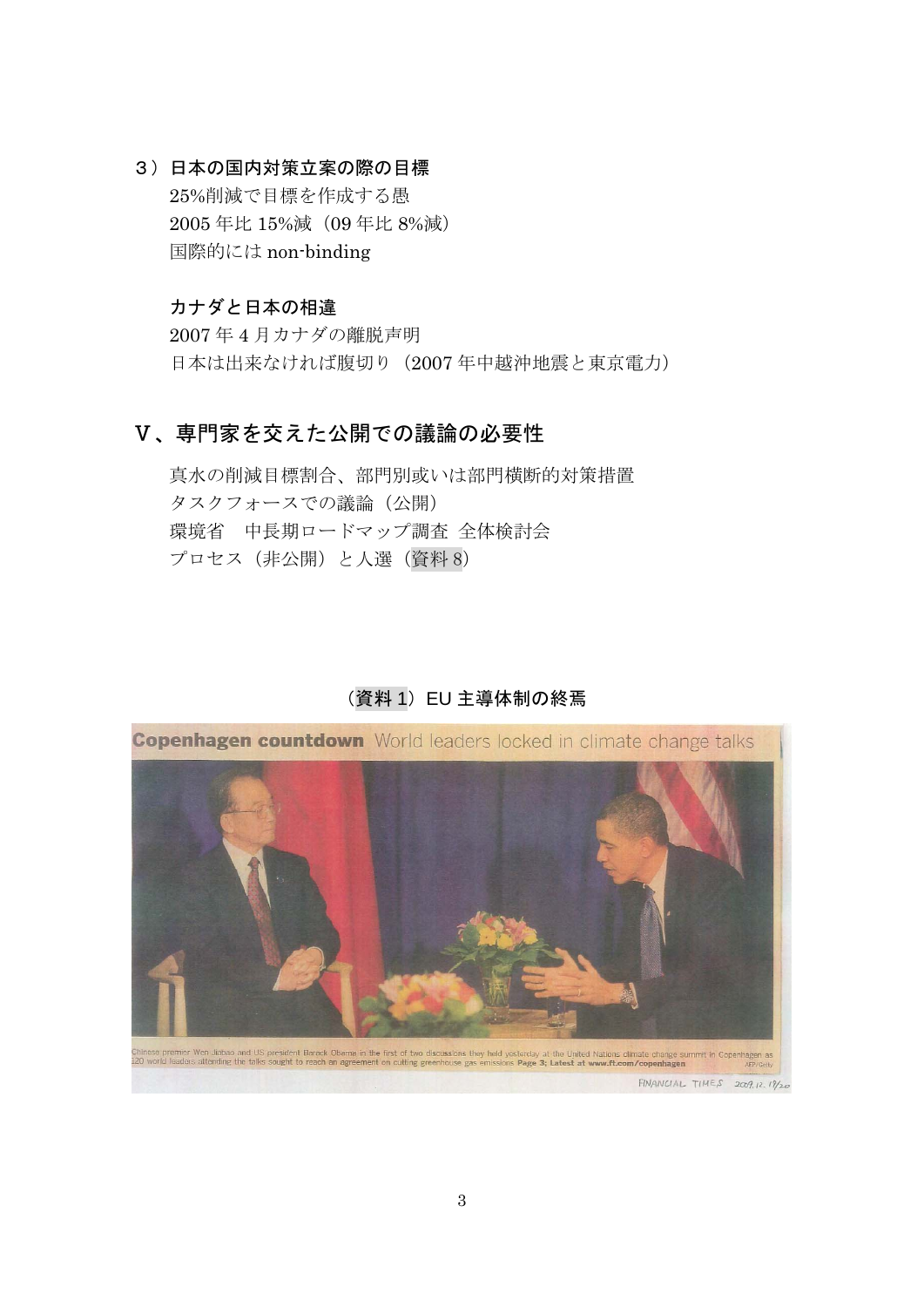(資料 2) 不可逆な大規模災害発生 IPCC 第 4 次報告書より

# What we should avoid regardless of cost Examples of Catastrophe AR4 TS p. 80

## THC (MOC)

- **While no models run for this assessment suggest an abrupt MOC shutdown during the 21st century, some models of reduced complexity suggest MOC shutdown as a possible long-term response to sufficiently strong warming. However, the likelihood of this occurring cannot be evaluated with confidence.** The few available simulations with models of different complexity rather suggest a centennial-scale slowdown.
- it is *--- but very unlikely (*< 10% probability) *that* the MOC will undergo a large abrupt transition during the course of the 21st century. Longer-term changes in the MOC cannot be assessed with confidence (p.72).

### Antarctic Ice Sheet

• **Current global model studies project that the Antarctic Ice Sheet will remain too cold for widespread surface melting and will gain in mass due to increased snowfall. However, net loss of ice mass could occur if dynamical ice discharge dominates the ice sheet mass balance.**

### Greenland Ice Sheet

- **Dynamical processes not included in current models but suggested by recent observations could increase the vulnerability of the ice sheets to warming, increasing future sea level rise. Understanding of these** processes is limited and there is no consensus on their likely magnitude.
- **If a global average warming of 1.9**℃ **to 4.6**℃ **relative to pre-industrial temperatures were maintained for millennia, the Greenland Ice Sheet would largely be eliminated** except for remnant glaciers in the mountains. Both
- Models do not yet exist that address key processes that could contribute to large rapid dynamical changes in the Antarctic and Greenland Ice Sheets that could increase the discharge of ice into the ocean. P. 90

<sup>29</sup> Decision makings under uncertainty <sup>29</sup>

### (資料3)2009 年 11 月 4 日 衆議院予算委員会議事録首相答弁より抜粋

御案内のとおり、IPCCの第四次の評価報告書というものがその間に出てまいったわけ でございまして、地球の中の海面の温度というものを、平均の気温の上昇を二度以下にお さめるためには、二酸化炭素の濃度を四五〇ppmに抑えなければならない。そのことを 達成させるためには、二〇五〇年には八〇%か、あるいは前倒しして二〇二〇年において は最低でも二五%削減しなければならない。

 これを科学的な知見ということで、いろいろな科学的な知見があることも私も存じ上げ ているところでありますが、その中で、厳しい一つの有力な知見というものに基づいて、 私どもとしても、これを達成させることが日本としての大きな役割ではないか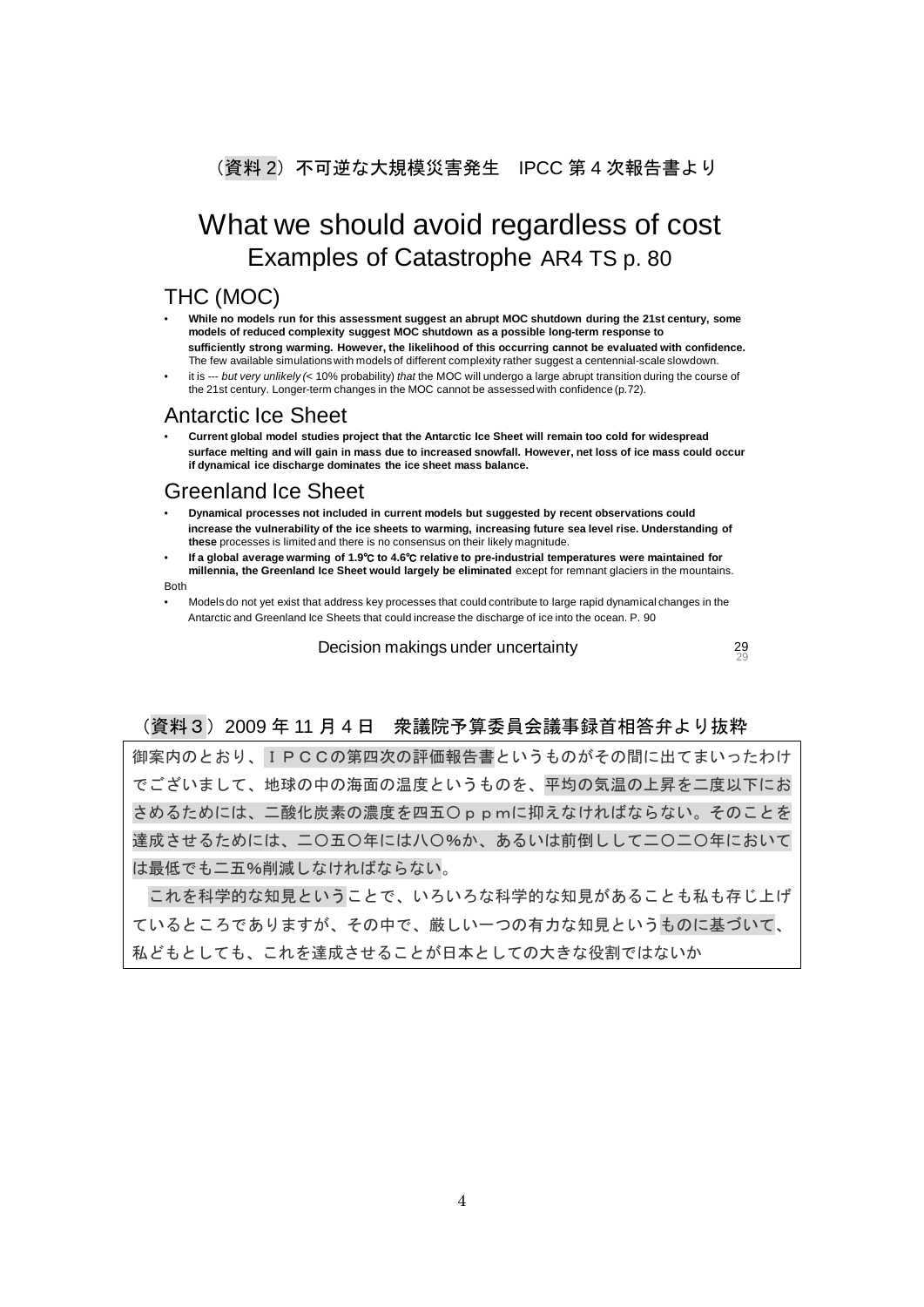| 日本の目標         | 研究機関        | 日本の     | 米·EU の必要削減率               |                           |  |
|---------------|-------------|---------|---------------------------|---------------------------|--|
| 90年比 25%減     |             | 限界削減費用  | 米国                        | EU                        |  |
| 国内 10%、海外 15% | <b>RITE</b> | \$167   | $\blacktriangle$ 26%      | $\triangle$ 28%           |  |
| 同上            | 国環研         | \$205   | $\triangle$ 30%           | $\blacktriangle$ 29%      |  |
| 国内 25%、海外ゼロ   | <b>RITE</b> | \$476   | $\blacktriangle$ 42%      | $\blacktriangle$ 36%      |  |
| (国内20%、海外5%)  | 国環研)        | (\$546) | $($ $\blacktriangle$ 32%) | $($ $\blacktriangle$ 32%) |  |

(資料4)限界削減費用が日本と等しくなる米国及び EU の削減率 (90 年比)

出典:地球環境問題に関する閣僚委員会タスクフォース中間とりまとめ 2009.12.11 現時点での米欧の目標(米国▲3%、EU▲20~30%)と上記の必要削減率を比較のこと なお、国環研は国内対策で 25%削減の数値を公表していないので、国内 20%、海外 5%の数値

| カテ<br>ゴリ | CO <sub>2</sub> 濃度<br>(ppm) | CO <sub>2</sub> 。濃度<br>(ppm) | 気温上昇幅<br>(工業化後) | $CO2$ 排出<br>ピーク率 | CO <sub>2</sub> 削減率<br>2050/2000<br>(96) | 削減コスト<br>対 GDP<br>(96)  | 損害                    | シナリオ<br>数               |
|----------|-----------------------------|------------------------------|-----------------|------------------|------------------------------------------|-------------------------|-----------------------|-------------------------|
| I        | $350 - 400$                 | $445 - 490$                  | $2.0 - 2.4$     | $2000 - 2015$    | $-85 - -50$                              | 5.5 未満                  |                       | $\overline{\mathbf{6}}$ |
| П        | $400 - 440$                 | $490 - 535$                  | $2.4 - 2.8$     | $2000 - 2020$    | $-60 \sim -30$                           |                         |                       | 18                      |
| Ш        | $440 - 485$                 | $535 - 590$                  | $2.8 - 3.2$     | $2010 - 2030$    | $-30 \sim +5$                            | $1.3(-0-4)$<br>$\times$ |                       | 21                      |
| IV       | $485 - 570$                 | $590 - 710$                  | $3.2 - 4.0$     | $2020 - 2060$    | $+10 \sim +60$                           | $0.5(-1\sim2)$          |                       | 118                     |
| V        | $570 - 660$                 | $710 - 855$                  | $4.0 - 4.9$     | $2050 - 2080$    | $+25 \sim +85$                           |                         | GDP の<br>$1 \sim 5\%$ | 9                       |
| W        | $660 - 790$                 | $855 - 1130$                 | $4.9 - 6.1$     | $2060 - 2090$    | $+90$ ~+140                              |                         |                       | 5                       |

(資料5)濃度安定化、気温、CO2 削減率等に関する6つのカテゴリー

IPCC AR4 WG2 SPM P2.0 および WG3 SMP Table 5 および 6 から作成(※-0 は、「0 よりわずかにマイナス」を示す)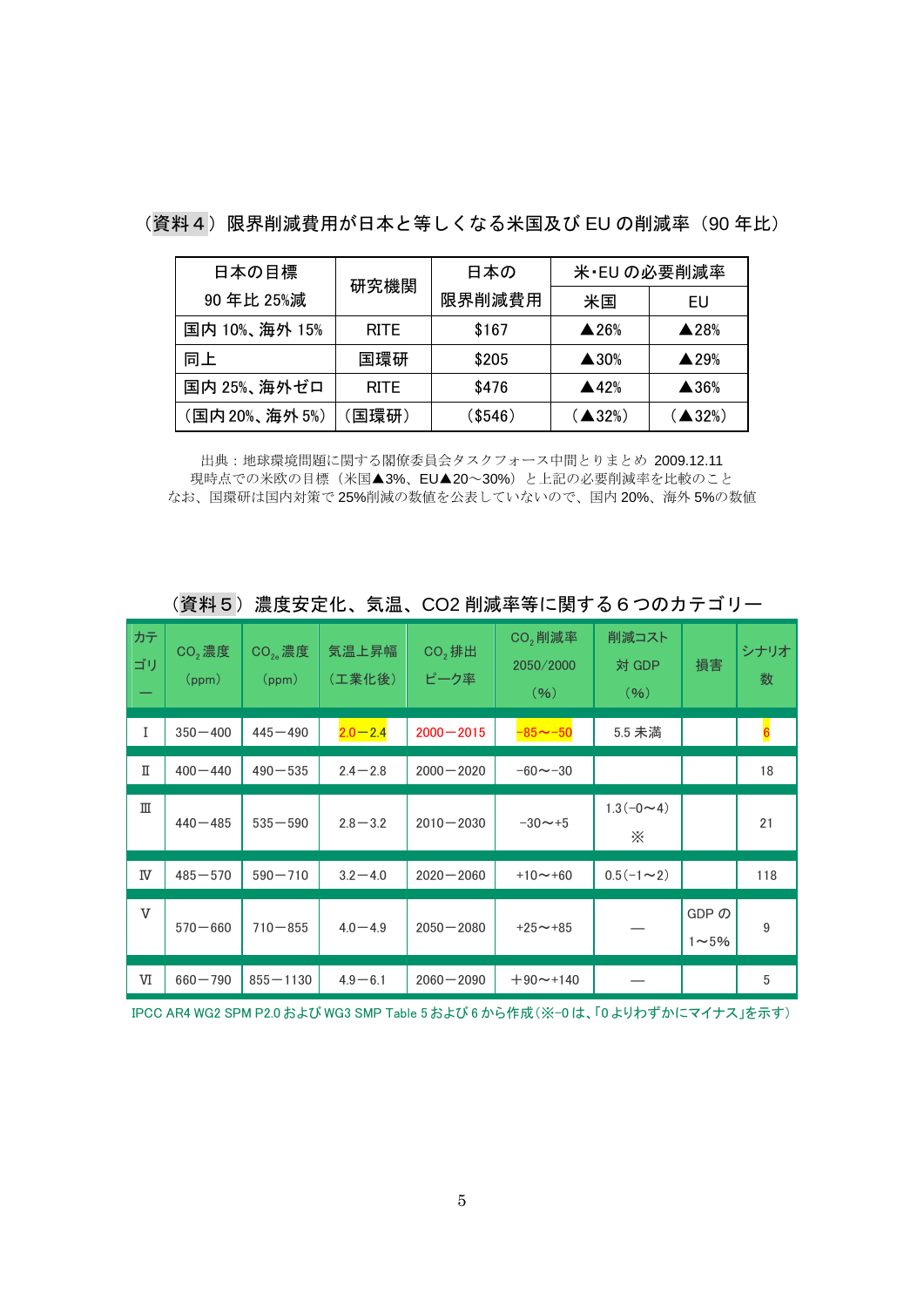# 6つのシナリオとは



2008.6.30-7.1東京大学での国際会議の配付資料(den Elsen氏)

15

# (資料7)先進国 25%の元は IPCC 第 4 次報告書

Box 13.7 The range of the difference between emissions in 1990 and emission allowances in 2020/2050 for various GHG concentration levels for Annex I and non-Annex I countries as a group<sup>a</sup>

| Scenario category       | Region                                                                                                                       | 2020                                                                   | 2050                                                                                    |  |
|-------------------------|------------------------------------------------------------------------------------------------------------------------------|------------------------------------------------------------------------|-----------------------------------------------------------------------------------------|--|
| A-450 ppm $CO2$ -eq $p$ | Annex I                                                                                                                      | $-25%$ to $-40%$                                                       | $-80\%$ to $-95\%$                                                                      |  |
|                         | Substantial deviation from baseline in<br>Non-Annex I<br>Latin America, Middle East, East Asia and<br>Centrally-Planned Asia |                                                                        | Substantial deviation from baseline in all<br>regions                                   |  |
| $B-550$ ppm $CO2$ -eq   | Annex I                                                                                                                      | -10% to -30%                                                           | -40% to -90%                                                                            |  |
|                         | Non-Annex I                                                                                                                  | Deviation from baseline in Latin America and<br>Middle East, East Asia | Deviation from baseline in most regions,<br>especially in Latin America and Middle East |  |
| C-650 ppm $CO2$ -eq     | Annex I                                                                                                                      | 0% to -25%                                                             | -30% to -80%                                                                            |  |
|                         | Non-Annex I                                                                                                                  | <b>Baseline</b>                                                        | Deviation from baseline in Latin America and<br>Middle East, East Asia                  |  |

IPCC 第 4 次報告書 WG3 776 頁